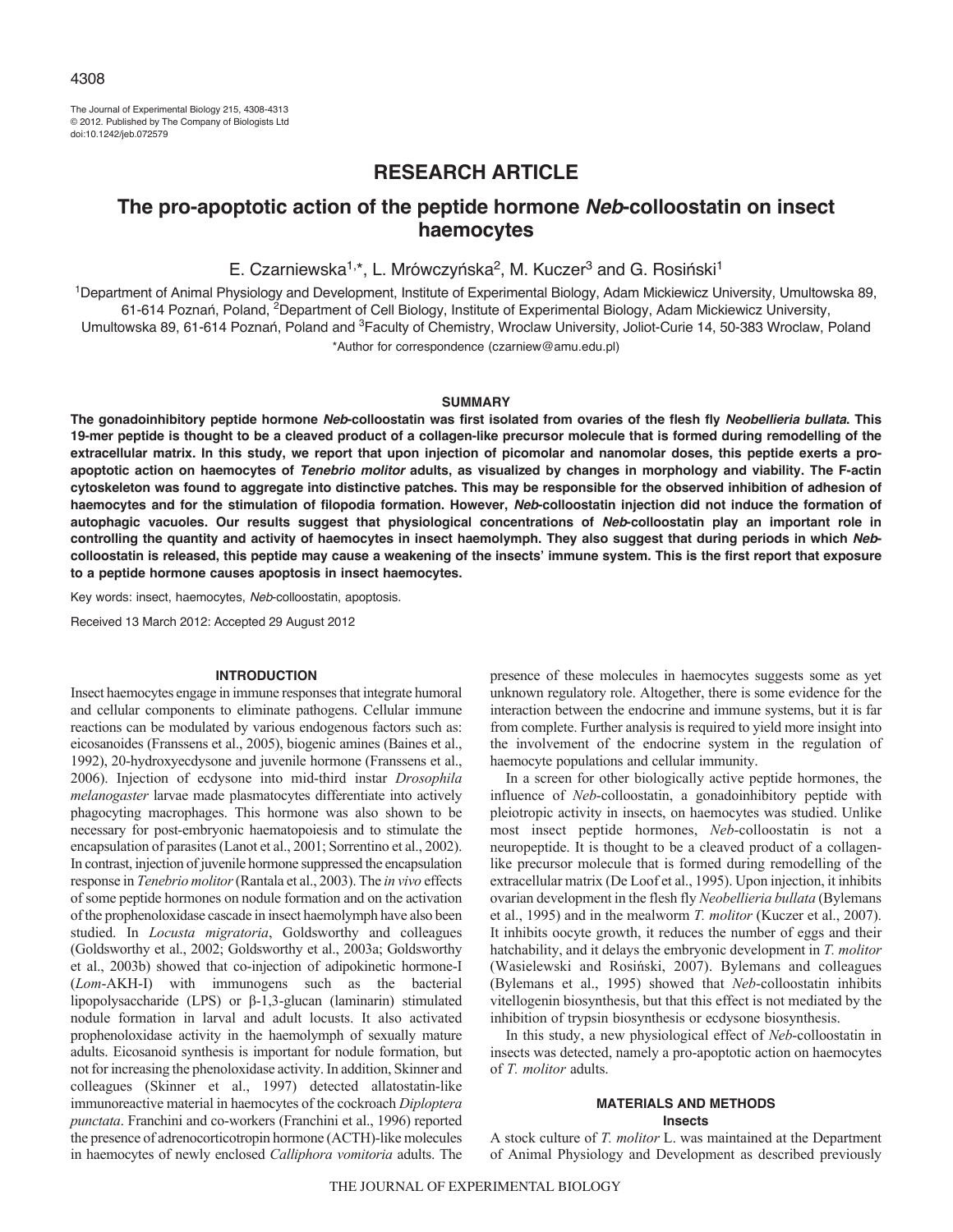(Rosiński et al., 1979). Studies were carried out on 4-day-old adult beetles. As the mealworm parents' age is important for the developmental features of their offspring (Ludwig and Fiore, 1960; Ludwig et al., 1962; Rosinski, 1995), all insects in our experiments derived from parents that were less than 1month old.

#### **Peptide synthesis**

*Neb*-colloostatin was synthesized by the classical solid phase method based on the Fmoc-protocol (Fields and Noble, 1990) as described previously (Kuczer et al., 2007). Briefly, amino acids were assembled on a 9-fluorenylmethoxycarbonyl-Arg(2,2,5,7,8 pentamethylchromane-6-sulphonyl)-Wang resin. 2-(1*H*-Benzotriazole-1-yl)-1,1,3,3,-tetramethyluronium hexafluorophosphate (HBTU) in the presence of 1-hydroxybenzotriazole (HOBt) and *N*ethylmorpholine (NEM) were used as coupling reagents. The *N*-Fmoc group was removed with 20% piperidine in *N*,*N*-dimethylformamide (DMF). The peptide-resin was cleaved with trifluoroacetic acid (TFA) in the presence of ethanedithiol (EDT). The peptide was purified by preparative high performance liquid chromatography on a Varian ProStar column (Tosoh Biosciences TSKgel ODS-120T C18, 300×21.5mm; Stuttgart, Germany). Analytical HPLC was performed on a Thermo Separation Products HPLC system (Waltham, MA, USA) with a Vydac C18 column (ODS 250×4.6mm) with a linear gradient 0–100% B in A (where A is 0.1% aqueous TFA, B is 80% acetonitrile in water, containing 0.1% TFA) for 60min at a flow rate of 1mlmin–1 with UV absorption determined at 210 nm. The molecular mass of the peptide was determined with a Bruker Daltonics microTOF-Q mass spectrometer (Billerica, MA, USA). The final product purity was checked by HPLC, TLC, optical activity and molecular mass determinations. Analytical HPLC was performed on a Thermo Separation Products HPLC system with a Vydac C18 column (ODS  $250 \times 4.6$  mm) with a linear gradient 0–100% B in A for 60min at a flow rate of 1mlmin–1 with the UV absorption determined at 210nm. The optical activity of the chiral compound was measured with a Jasco DIP-1000 polarimeter (Dunmow, UK). TLC was performed on aluminium sheets precoated with silica gel 60 from Merck (Whitehouse Station, NJ, USA).

The peptide was dissolved in physiological saline for *Tenebrio* (274mmoll –1 NaCl, 19mmoll –1 KCl, 9mmoll –1 CaCl2) (Rosiński, 1995) to yield a stock solution of  $1$  mmol $1^{-1}$ , and it was stored at −30°C. The working dilutions from the stock solution were made in saline.

#### **Injection procedure and haemolymph collection**

The beetles were anaesthetized with  $CO<sub>2</sub>$ , washed in distilled water and disinfected with 70% ethanol. *Neb*-colloostatin was injected (2µl, in dose of 1 or 10 nmol *Neb*-colloostatin per insect) through the ventral membrane between the second and the third abdominal segments towards the head, with a Hamilton syringe (Hamilton Co., Bonaduz, Switzerland). The control insects were injected with the same volume of physiological saline. All solutions were sterilized through a  $0.22 \mu m$  pore filter membrane (Millipore, Billerica, MA, USA) and all injections were performed in sterile conditions.

Before haemolymph collection, the beetles were anaesthetized again with CO<sub>2</sub>, washed in distilled water and disinfected with 70% ethanol. Both control and injected insects were taken 1h after injection, and the haemocytes were prepared for the living as well as for the fixed conditions. Haemolymph samples  $(5 \mu l)$  were collected with 'end to end' microcapillaries (Drummond Scientific, Broomall, PA, USA), after cutting off a tarsus from a foreleg. Haemolymph was diluted in  $20 \mu$ l of ice-cold physiological saline containing anticoagulant buffer  $(4.5 \text{ mmol})^{-1}$  citric acid and 9 mmol  $I^{-1}$  sodium citrate) in a 5:1 v/v ratio.

Haemolymph from control and peptide-injected insects was dropped onto alcohol-cleaned coverslips coated with 7  $\mu$ l 0.01% poly-L-lysine (Sigma P4707, St Louis, MO, USA). The haemocytes were allowed to settle (15min, at room temperature), and the remaining fluid was then removed and the remaining cells washed twice with physiological saline. Fixation was achieved in 4% paraformaldehyde. The prepared haemocytes were used for the appropriate microscopic analysis (mitochondrial staining, activation of caspases, F-actin microfilament staining and detection of autophagic vacuoles).

### *Neb***-colloostatin** *in vitro* **haemocyte assay**

Control haemocytes were incubated in physiological saline, whereas the experimental haemocytes were incubated in 1 or 10 nmol<sup>1-1</sup> Nebcolloostatin solutions for 1h at room temperature. Next, haemocytes were fixed in 4% paraformaldehyde for 10min at room temperature, and washed twice with physiological solution. The haemocytes were stained for activated caspase activity as described below, and the percentage of apoptosing cells was scored. In addition, the *in vitro* peptide-treated haemocytes were stained with mono-dansylcadaverin (MDC) to show the autophagic vacuoles.

#### **Assay for active mitochondria**

To label mitochondria, both the control haemocytes and those of insects injected with peptide were incubated with 700 nmol<sup>1-1</sup> MitoTracker Green FM (Invitrogen, Carlsbad, CA, USA) in physiological solution for 30min at room temperature in the dark. After staining, the haemocytes were washed twice with physiological saline and immediately examined with a Nikon Eclipse TE 2000- U fluorescence microscope. The images were taken with a Nikon DS-1QM digital camera.

#### *In situ* **assay for activated caspases, detection of F-actin microfilaments and counterstaining of the nucleus**

The presence of active caspases was assessed using a sulphorhodamine derivative of valylalanylaspartic acid fluoromethyl ketone, a potent inhibitor of caspase activity (SR-VAD-FMK; in accordance with the manufacturer's instructions for the sulphorhodamine multi-caspase activity kit, AK-115, BIOMOL, Plymouth Meeting, PA, USA). Haemolymph samples from control and from 4day old insects injected with *Neb*-colloostatin were dropped onto poly-L-lysine-coated coverslips (18×18mm) and haemocytes were allowed to adhere for 15min. Next, they were rinsed with physiological saline, incubated in reaction medium  $(1/3 \times$ SR-VAD-FMK) for 1h at room temperature in the dark, rinsed again three times with wash buffer for 5min at room temperature and finally fixed in 3.7% paraformaldehyde for 10min. The prepared haemocytes were studied with a Zeiss LSM 510 confocal laser scanning microscope with filters set for rhodamine (excitation 543nm, emission 560nm) and the percentage of apoptosing cells was scored.

For visualizing F-actin microfilaments, haemocytes that had first been stained for caspase activity as described above were permeabilized in 3.7% paraformaldehyde in physiological saline containing 0.1% Triton X-100 for 5min at room temperature. Next, the haemocytes were washed in physiological saline and stained with Oregon Green 488–phalloidin (Invitrogen) for 20min at room temperature in the dark, in accordance with the manufacturer's instructions. After washing again in physiological saline, the haemocytes were stained with freshly prepared solutions of Hoechst-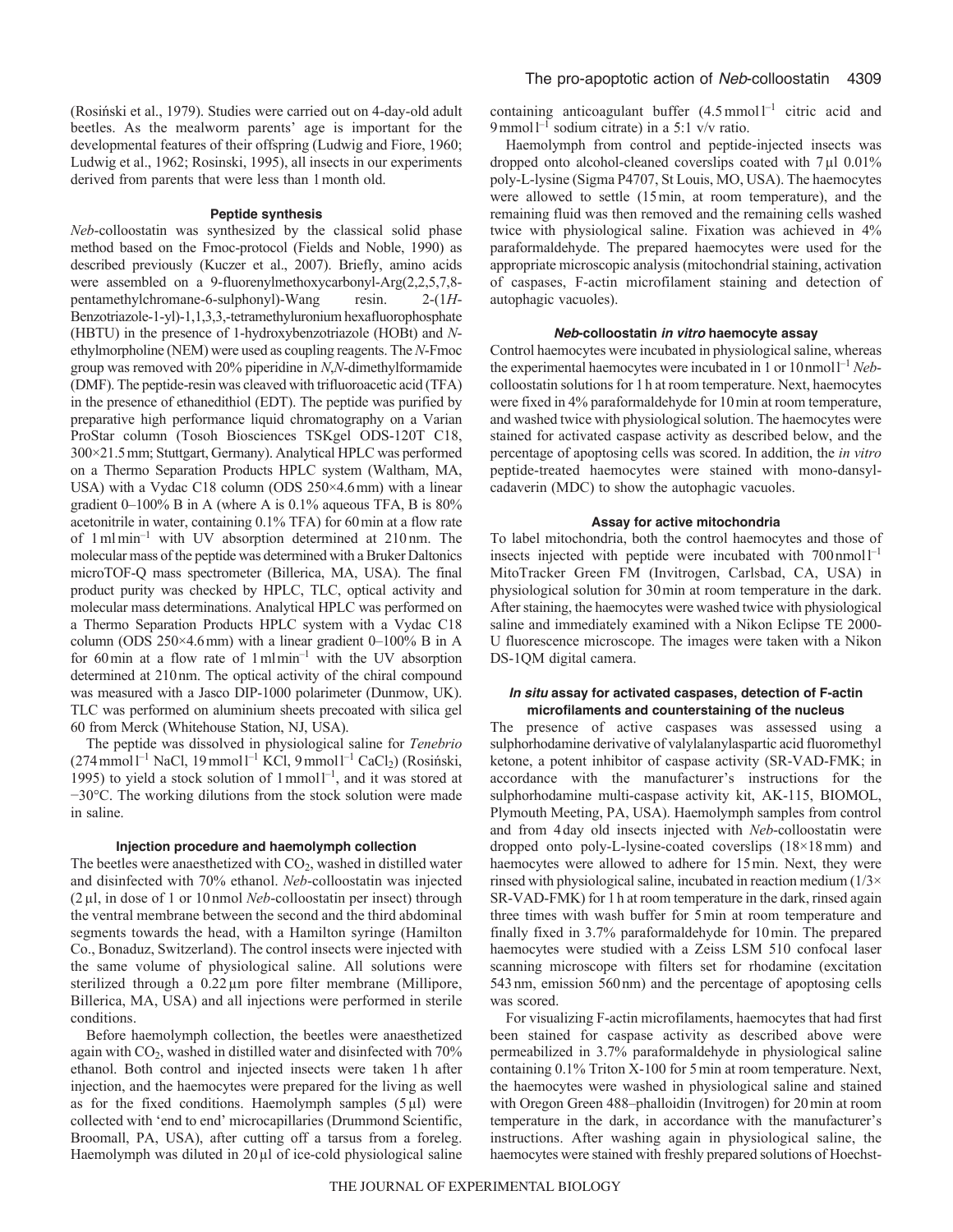### 4310 The Journal of Experimental Biology 215 (24)

33258 (Invitrogen) in physiological saline, followed by incubation in the dark for 5min. The haemocytes were then washed once with distilled water, mounted using mounting medium, and examined with a Nikon Eclipse TE 2000-U fluorescence microscope.

### **MDC staining of autophagic vacuoles**

Autophagic vacuoles were searched for by MDC staining, according to a previous method (Biederbick et al., 1995). Coverslips with adhering haemocytes were washed with physiological saline and incubated with  $0.05$  mmol<sup>1-1</sup> MDC for 15 min at room temperature in the dark. Next, haemocytes were washed three times with physiological saline. The percentage of MDC-positive cells was assessed immediately after preparation using a Nikon Eclipse TE 2000-U fluorescence microscope.

#### **RESULTS**

Our first marker of proapoptotic activity was activation of caspases. Caspase (1–9) activity was detected 1h after injection of *Neb*colloostatin at a dose of 1 or 10nmol per insect (Fig.1B,C,E,F). The degree of activation depended on the hormone dose. In all studied individuals, injection of 10nmol of peptide caused the activation of caspases in all haemocytes (Fig.1F), whereas in insects injected with 1nmol of *Neb*-colloostatin about 67% of haemocytes displayed caspase activity (Fig.1E). Moreover, exposure to *Neb*colloostatin induced malformations in the haemocytes that are typical for an apoptotic morphology, such as cell shrinkage, rounding up and extensive membrane blebbing (Fig.1F). The *in vitro* bioassay on haemocytes glued to coverslips confirmed the pro-apoptotic activity of *Neb*-colloostatin. The 1 nmol<sup>1-1</sup> solution of this peptide was very potent: it activated caspases in 100% of the haemocytes (Fig.2).

The second marker concerned changes in mitochondrial membrane potential. Our fluorescence microscopy analysis revealed that *Neb*-colloostatin injections resulted in the loss of mitochondrial membrane potential as shown in Fig.1H.

Our third marker was rearrangement of the cytoskeleton, and these could be visualized by staining the actin cytoskeletal network with Oregon Green 488–phalloidin. As shown in Fig. 1A, control haemocytes formed extensive filopodia, in which the F-actin microfilaments were detected after the cells had been allowed to



Fig. 1. Fluorescence and confocal microscopy images showing induced apoptosis in *Tenebrio molitor* haemocytes following *Neb*-colloostatin injection. (A–C) Morphological, apoptotic and cytoskeletal changes in haemocytes 1 h after saline (control; A) or 1 nmol *Neb*-colloostatin injection (B,C). All haemocytes were stained with SR-VAD-FMK reagent for caspase activity detection (red colour), with Oregon Green–phalloidin for staining of the F-actin cytoskeleton (green colour) and with Hoechst-33258 for DNA staining (blue colour). Arrows show aggregation of F-actin, visible as highly staining foci (B) and membrane blebs (C). Haemocytes of insects injected with peptide were less able to form filopodia in comparison to the control cells. (D–F) Caspase activity and membrane blebbing in haemocytes 1 h after injection of saline (control; D) or 1 nmol/insect (E) or 10 nmol/insect (F) *Neb*-colloostatin. The cells were stained with SR-VAD-FMK reagent for detection of caspase activity (red colour). Many apoptotic bodies are present in E and F. Arrows show membrane blebbing. (G,H) Mitochondrial membrane depolarization caused by *Neb*-colloostatin injection. In the control haemocytes (G), active mitochondria stained with MitoTracker Green FM exhibit bright green fluorescence. Injection of 1 nmol *Neb*-colloostatin causes depolarization of mitochondrial membranes as visualized by inhibition of the uptake of MitoTracker Green FM (H). Scale bars indicate  $20 \,\mu m$  in all panels.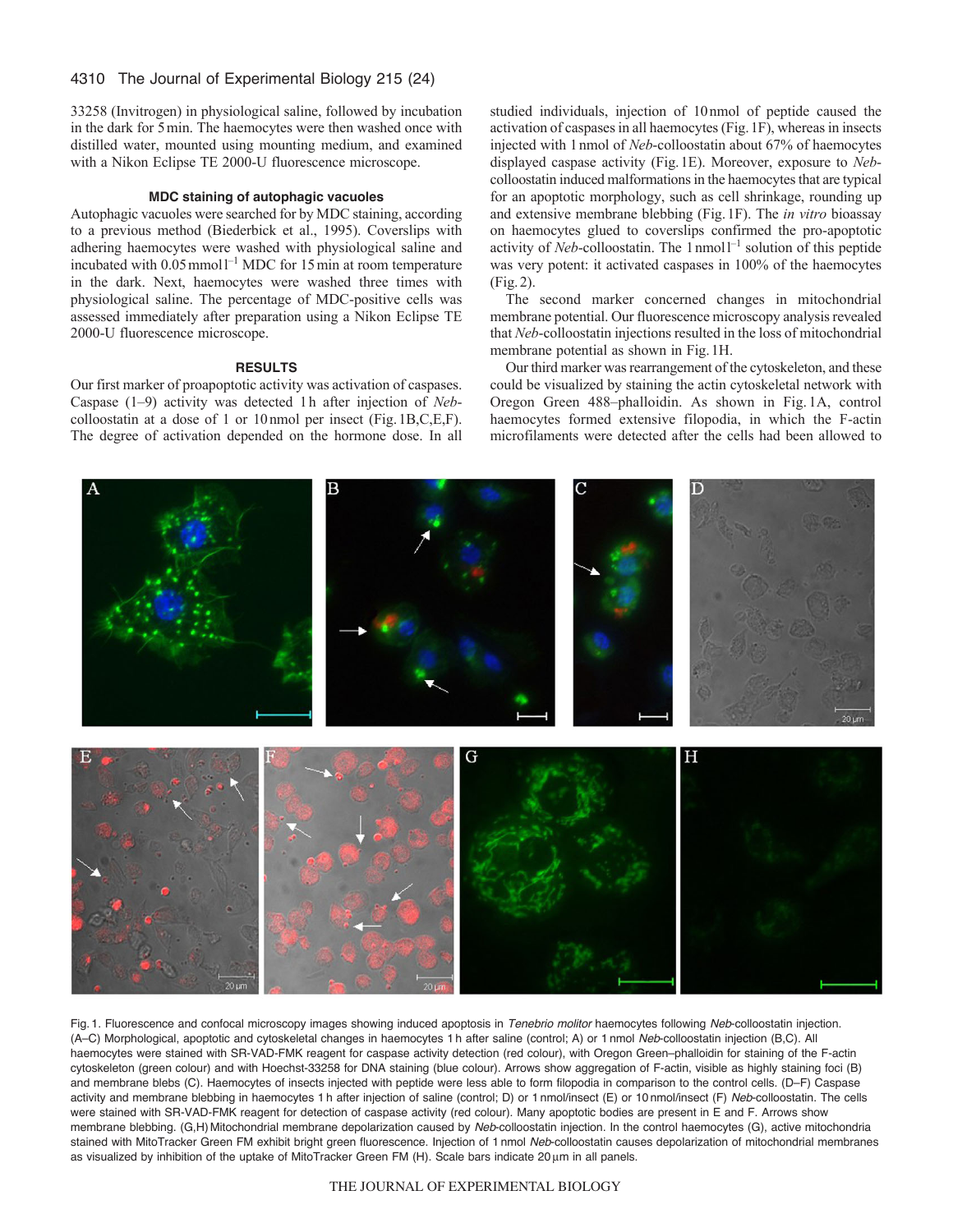

Fig. 2. Confocal microscopy images showing the *in vitro Neb*-colloostatininduced apoptotic effects in *T. molitor* haemocytes. Apoptotic changes in haemocytes 1 h after incubation in saline (control; A) or 1 nmol l –1 *Neb*-colloostatin (B). All haemocytes were stained with SR-VAD-FMK reagent for detection of active caspases (red colour). Arrows in B show membrane blebs.

adhere to the coverslips for 15min. Injection of *Neb*-colloostatin in a dose of 1nmol per individual resulted in the accumulation of large F-actin aggregates (Fig.1B) and in the formation of membrane blebs (Fig.1C). In control haemocytes, no membrane blebs were observed. In the *in vivo* experiment, changes in F-actin distribution after 1h treatment with *Neb*-colloostatin were so pronounced that the cell morphology was drastically changed. Moreover, the peptidestimulated haemocytes were less able to form pseudopodia in comparison to the control haemocytes.

In order to examine which type of programmed cell death, type I or type II (see Discussion), was caused by injection of *Neb*colloostatin, the MDC staining method was used for tracing the induction of autophagic vacuoles. The results in both the *in vivo* injection and *in vitro* incubation experiments were negative as no autophagic vacuoles at all could be visualized (data not shown).

#### **DISCUSSION**

This study shows for the first time the pro-apoptotic activity of *Neb*colloostatin in insect haemocytes.

Cells can respond to stress stimuli in a variety of ways, ranging from activation of pathways that promote survival to eliciting programmed cell death or even the execution of necrotic cell death, which eliminates damaged cells (Fulda et al., 2010). Programmed cell death can be classified into two major groups according to its morphological features: (1) type I programmed cell death – apoptosis, and (2) type II programmed cell death – autophagic cell death. Apoptosis can result from a genetic programme regulating the cell number in physiological and pathological conditions. It can also be induced in response to environmental changes or exposure to the variety of stresses and cytotoxic drugs (Lee et al., 1997; Verheij et al., 1996; Zanke et al., 1996). Apoptosis is characterized by mitochondrial dysfunction, nuclear and cytoplasmic condensation, preservation of organelles from autophagic degradation, cell fragmentation into apoptotic bodies and removal of such bodies *via* phagocytosis. This process involves the activation of a family of cysteine proteases, caspases, which recognize and cleave cellular target proteins leading to cell death (Nicholson, 1999).

In the *in vivo* test, within 1h, injection of *Neb*-colloostatin (10nmol peptide/insect) induced caspase activation as well as marked morphological changes. The ability of haemocytes to form filopodia during adhesion decreased significantly and, as a consequence, most haemocytes became round. *Tenebrio molitor* haemocytes start producing numerous circular blebs, a marker for disintegration, but they do not display autophagic activity. This haemocyte phenotype is similar to that observed in cell types undergoing type I programmed cell death (apoptosis). Terahara and colleagues (Terahara et al., 2003), using *in vitro* experiments, described similar changes in the morphology of haemocytes of the Pacific oyster, *Crassostrea gigas*. The morphology was affected by both Arg-Gly-Asp and Arg-Gly-Glu peptides.

Mitochondrial degeneration is another characteristic effect of *Neb*colloostatin on *T. molitor* haemocytes. Mitochondria are involved in the induction of apoptosis *via* caspase activation and cytochrome *c* release (Desagher and Martinou, 2000; Kluck et al., 1997). In some apoptotic systems, the loss of membrane polarization may be an early event in the apoptotic process that leads to the release of apoptogenic factors and to the loss of oxidative phosphorylation (Düssmann et al., 2003). In *T. molitor* haemocytes, *Neb*-colloostatin injection caused swelling of the mitochondria and loss of their membrane potential, suggesting a permeabilizing effect on mitochondrial membranes. According to Gourlay and colleagues (Gourlay et al., 2004), rearrangement of the F-actin cytoskeleton may be the cause of such effects. It is known that the cytoskeleton is responsible for mitochondrial movement within cells and for mitochondrial membrane potential maintenance. In insects injected with *Neb*-colloostatin, F-actin staining showed cytoskeletal disintegration, as indicated by the appearance of a number of intensively stained foci. The observed F-actin staining pattern is similar to that achieved by treating rock oyster (*Saccostrea glomerata*) haemocytes with noradrenaline (Aladaileh et al., 2008). MAP-dependent F-actin rearrangement mediates membrane blebbing during stress-induced apoptosis, contributing to cell death (Huot et al., 1998). Taken together, the increased caspase activity, the rearrangement of the F-actin cytoskeleton, the blebbing phenotype and the disintegration of the haemocytes are indicative of a proapoptotic effect of *Neb*-colloostation on haemocytes of *T. molitor*. Apoptosis is often linked to stress stimuli (for a review, see Gores et al., 1990) (Mills et al., 1998).

A previous study (Wasielewski and Rosiński, 2007) showed that injection of ~2mmol *Neb*-coollostatin into *T. molitor* females on days 1, 2 and 3 of the first reproductive cycle strongly inhibited ovarian growth and oocyte development. It should be noted that the peptide doses used in the present study were significantly lower. The approximate blood volume of adult *T. molitor* amounts to 20µl. This means that the *Neb*-coollostatin concentrations in the haemolymph of the injected mealworms reached picomolar concentrations  $(50 \text{ or } 500 \text{ pmol } 1^{-1})$ , respectively, for 1 and 10 nmol). This calculation shows that the studied peptide is very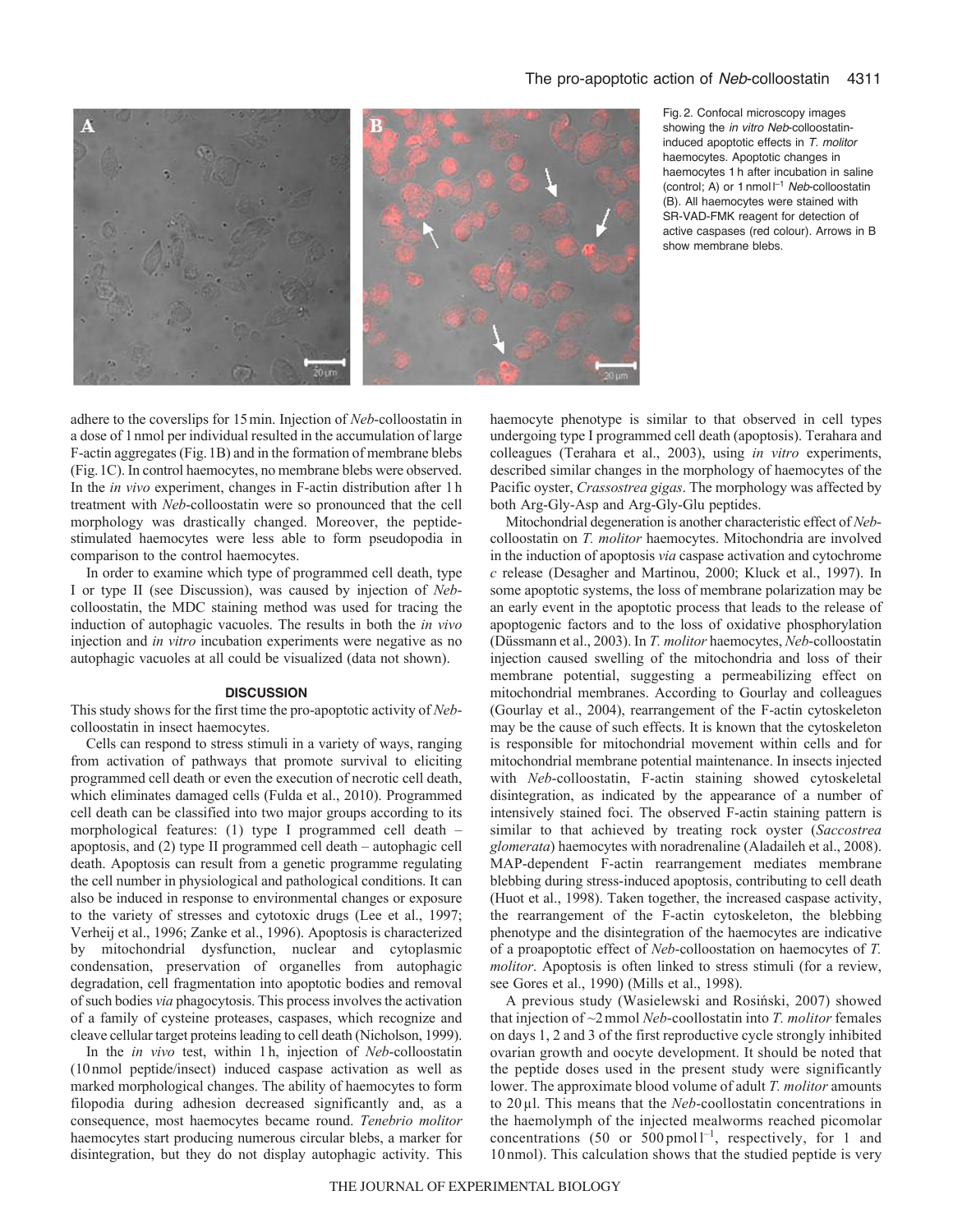potent and that the effects we observed can be induced at physiological concentrations. Thus, the effects are not pharmacological artifacts.

In general, the insect defence system against invading parasites and pathogens involves both cellular and humoral immune responses. To fight infection, haemocytes phagocytose, form nodules or encapsulate foreign invaders and they produce humoral defence molecules (for a review, see Lavine and Strand, 2002). Therefore, maintaining the correct number of healthy haemocytes is crucial for the insects' survival. The present study is the first to indicate that the synthetic pro-apoptotic peptide *Neb*-colloostatin exerts a potent pro-apoptotic effect on *T. molitor* haemocytes that could disrupt their immunological functions. Moreover, the decreased ability of *Neb*-colloostatin-treated haemocytes to adhere and to form filopodia suggests impairment of adhesion of circulating haemocytes to sites of injury or infection.

In the literature, only a few studies have provided evidence of an immunomodulatory role of some peptide hormones. For example, it was found that plasmatocytes and granular cells of *C. vomitoria* show immunoreactive ACTH and tumor necrosis factor (TNF)-αlike molecules when they are activated and recruited into capsule formation, whereas the freely circulating plasmatocytes are not involved in encapsulation and do not express these molecules. Moreover, ACTH-like molecules are also permanently present in phagocytosing haemocytes (Franchini et al., 1996). These authors suggested that ACTH-like molecules play a physiological role in capsule formation and could act as a chemo-attractant to other haemocytes.

In cockroaches and crickets, inhibition of juvenile hormone biosynthesis by the corpora allata is the best-documented function of allatostatins (Woodhead et al., 1989; Woodhead et al., 1993; Lorenz et al., 1995). These neuropeptides were isolated for the first time from the brain extracts of the cockroach *D. punctata* (Pratt et al., 1989; Woodhead et al., 1989). However, Skinner and colleagues (Skinner et al., 1997) demonstrated that allatostatins are also present in and synthesized by cockroach granular haemocytes. In addition, Garside and co-workers (Garside et al., 1997) showed that allatostatins are rapidly degraded in haemolymph. According to Hoffmann and colleagues (Hoffmann et al., 1999), these findings could suggest that allatostatin-containing haemocytes are acting locally, e.g. to regulate specific functions of other haemocytes, but the action of these peptides on cellular and humoral immune responses in insects remains to be elucidated.

Goldsworthy and colleagues (Goldsworthy et al., 2002; Goldsworthy et al., 2003a; Goldsworthy et al., 2003b) studied *in vivo* interactions between the locust endocrine and immune systems in relation to nodule formation and the activation of the prophenoloxidase cascade in haemolymph. They showed, for the first time, the immunostimulatory effects of co-injection of adipokinetic hormone-I (*Lom*-AKH-I, AKH) with microbial cell components such as β-1,3 glucan or bacterial LPS in haemolymph of *L. migratoria*. Such co-injection prolonged or facilitated phenoloxidase activation in haemolymph of adult locust. It also increased nodule formation in a dose-dependent manner and in a very defined pattern, reflecting the distribution of reticular cells. Goldsworthy and colleagues (Goldsworthy et al., 2003a) also suggest that in *L. migratoria* the recruitment of haemocytes from haemopoietic tissue occurs in response to injections of LPS. Otherwise, the number of haemocytes in haemolymph would drop dramatically and it would severely limit further nodule formation.

In conclusion, our study shows for the first time that *Neb*colloostatin is a peptide hormone that exerts pro-apoptotic activity on insect haemocytes. Injection of *Neb*-colloostatin at physiological concentrations results in significant haemocytotoxicity and a marked increase in apoptotic activity in haemocytes. Apoptosis induced by *Neb*-colloostatin may have important implications for the insect's immune defence, as *Neb*-colloostatin results in a weakening of the immune system due to the loss of haemocyte activity. However, the molecular mechanism underlying the activation of the apoptotic programme in haemocytes by *Neb*-colloostatin remains unknown and requires further study. Nonetheless, the obtained results suggest that physiological concentrations of *Neb*-colloostatin could play an important role in the control of haemocytic activity in insect haemolymph.

#### **ACKNOWLEDGEMENTS**

Aleksander Ratajczyk is gratefully acknowledged for microscopy assistance.

#### **FUNDING**

This work was supported by the Polish Ministry of Science and Higher Education [grant numbers N N204085638, N N309066739].

#### **REFERENCES**

- **Aladaileh, S., Nair, S. V. and Raftos, D. A.** (2008). Effects of noradrenaline on immunological activity in Sydney rock oysters. *Dev. Comp. Immunol.* **32**, 627-636.
- **Baines, D., Desantis, T. and Downer, R. G. H.** (1992). Octopamine and 5 hydroxytryptamine enhance the phagocytic and nodule formation activities of cockroach (*Periplaneta americana*) haemocytes. *J. Insect Physiol.* **38**, 905-914.
- **Biederbick, A., Kern, H. F. and Elsässer, H. P.** (1995). Monodansylcadaverine (MDC) is a specific in vivo marker for autophagic vacuoles. *Eur. J. Cell Biol.* **66**, 3- 14.
- **Bylemans, D., Proost, P., Samijn, B., Borovsky, D., Grauwels, L., Huybrechts, R., Van Damme, J., Van Beeumen, J. and De Loof, A.** (1995). Neb-colloostatin, a second folliculostatin of the grey fleshfly, *Neobellieria bullata. Eur. J. Biochem.* **228**, 45-49.
- **De Loof, A., Bylemans, D., Schoofs, L., Janssen, I., Spittaels, K., Vanden Broeck, J., Huybrechts, R., Borovsky, D., Hua, Y. J., Koolman, J. et al.** (1995). Folliculostatins, gonadotropins and a model for control of growth in the grey fleshfly, *Neobellieria* (*Sarcophaga*) *bullata. Insect Biochem. Mol. Biol.* **25**, 661-667.
- **Desagher, S. and Martinou, J. C.** (2000). Mitochondria as the central control point of apoptosis. *Trends Cell Biol.* **10**, 369-377.
- Düssmann, H., Rehm, M., Kögel, D. and Prehn, J. H. (2003). Outer mitochondrial membrane permeabilization during apoptosis triggers caspase-independent mitochondrial and caspase-dependent plasma membrane potential depolarization: a single-cell analysis. *J. Cell Sci.* **116**, 525-536.
- **Fields, G. B. and Noble, R. L.** (1990). Solid phase peptide synthesis utilizing 9 fluorenylmethoxycarbonyl amino acids. *Int. J. Pept. Protein Res.* **35**, 161-214.
- **Franchini, A., Miyan, J. A. and Ottaviani, E.** (1996). Induction of ACTH- and TNFalpha-like molecules in the hemocytes of *Calliphora vomitoria* (Insecta, Diptera). *Tissue Cell* **28**, 587-592.
- **Franssens, V., Simonet, G., Bronckaers, A., Claeys, I., De Loof, A. and Vanden Broeck, J.** (2005). Eicosanoids mediate the laminarin-induced nodulation response in larvae of the flesh fly, *Neobellieria bullata. Arch. Insect Biochem. Physiol.* **59**, 32- 41.
- **Franssens, V., Smagghe, G., Simonet, G., Claeys, I., Breugelmans, B., De Loof, A. and Vanden Broeck, J.** (2006). 20-Hydroxyecdysone and juvenile hormone regulate the laminarin-induced nodulation reaction in larvae of the flesh fly, *Neobellieria bullata. Dev. Comp. Immunol.* **30**, 735-740.
- **Fulda, S., Gorman, A., Hori, O. and Samali, A.** (2010). Cellular stress responses: cell survival and cell death. *Int. J. Cell Biol.* **2010**, 214074.
- **Garside, C. S., Hayes, T. K. and Tobe, S. S.** (1997). Degradation of Dip-allatostatins by hemolymph from the cockroach, *Diploptera punctata. Peptides* **18**, 17-25.
- **Goldsworthy, G., Opoku-Ware, K. and Mullen, L.** (2002). Adipokinetic hormone enhances laminarin and bacterial lipopolysaccharide-induced activation of the prophenoloxidase cascade in the African migratory locust, *Locusta migratoria. J. Insect Physiol.* **48**, 601-608.
- **Goldsworthy, G., Chandrakant, S. and Opoku-Ware, K.** (2003a). Adipokinetic hormone enhances nodule formation and phenoloxidase activation in adult locusts injected with bacterial lipopolysaccharide. *J. Insect Physiol.* **49**, 795-803.
- **Goldsworthy, G., Mullen, L., Opoku-Ware, K. and Chandrakant, S.** (2003b). Interactions between the endocrine and immune systems in locusts. *Physiol. Entomol.* **28**, 54-61.
- **Gores, G. J., Herman, B. and Lemasters, J. J.** (1990). Plasma membrane bleb formation and rupture: a common feature of hepatocellular injury. *Hepatology* **11**, 690-698.
- **Gourlay, C. W., Carpp, L. N., Timpson, P., Winder, S. J. and Ayscough, K. R.** (2004). A role for the actin cytoskeleton in cell death and aging in yeast. *J. Cell Biol.* **164**, 803-809.
- **Hoffmann, K. H., Meyering-Vos, M. and Lorenz, M. W.** (1999). Allatostatins and allatotropins: Is the regulation of corpora allata activity their primary function? *Eur. J. Entomol.* **96**, 255-266.